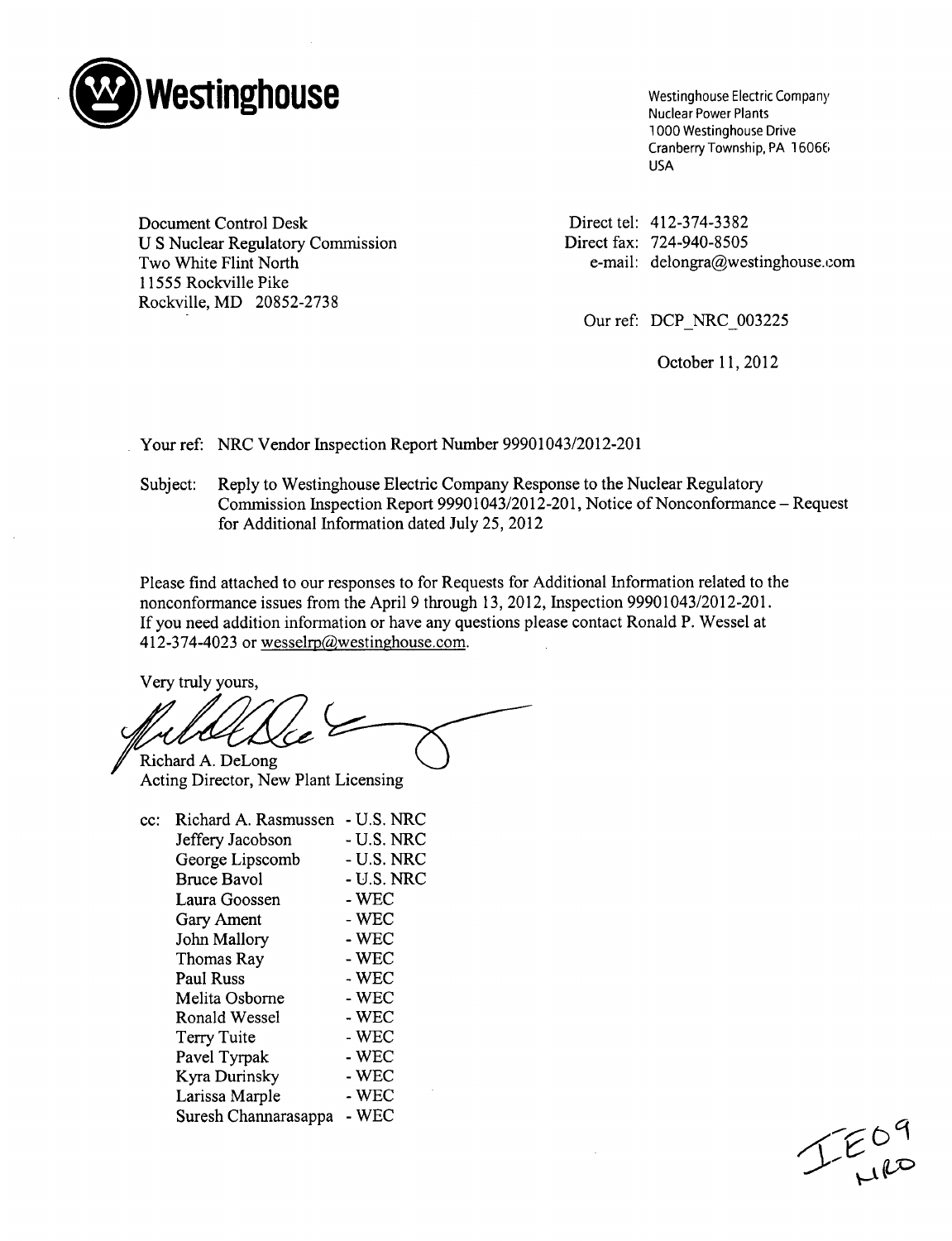## NRC Question **1:**

Your response to NON 99901043/2012-201-01 indicated that the requistioner inadvertently failed to include required supplier restrictions in purchasing documents, which were also missed by approving quality assurance personnel.

Please clarify if any procurement process changes were enacted to prevent future reoccurrence, and, if not, provide your rationale. Additionally, please provide the results of your evaluation of extent of condition and analysis of effects on other **AP1000** components or testing activities (as requested in the cover letter to the IR 99901043/2012-201). Your response should include an analysis of potential missing supplier restrictions in purchasing documents beyond the inspector identified examples.

### Westinghouse Response:

### *Procurement Process Changes:*

*WEC 7.5 adequately addresses the process for including vendor restrictions in purchase requisitions; proper implementation of WEC 7.5 will remedy the noncompliance.*

*A discussion with the applicable Supply Chain Management personnel was held on April 16, 2012 to make them aware of the issue and to request to monitor for additional occurrences. Additionally, discussions were held with the Equipment Qualification personnel generating the purchase requisitions to reinforce the requirements of WEC 7.5. Documentation of the latter is contained within CAP IR 12-241-M033.*

### *Extent of Condition and Analysis of Potential Missing Supplier Restrictions:*

*All of the purchase requisitions written for API 000-related EMC testing services performed by vendors contracted via the Commercial Dedication Instruction (CDI) process have been reviewed to determine if any failed to include the supplier restrictions in the purchase requisition (CAP commitment 12-241-M033.02). There were two restrictions identified as being omitted from the reviewed purchase requisitions. 1) vendor must utilize the QA program audited and approved by Westinghouse, and 2) vendor shall have available at the location where testing is performed, copies of calibration records, and equipment shall have an affixed calibration sticker that displays the calibration date and calibration due date.*

*With respect to the equipment calibration for programs that have already been completed, confirmation of the valid equipment calibration is documented in the final EMC laboratory reports. For those programs where testing is completed, but documentation has not been completed, the final laboratory report will be reviewed to ensure valid calibration for all equipment used in the testing. This action is being tracked as CAP commitments 12-241-M033.03, 12-241-M033.04, 12-241-M033.05, and 12-241-M033.06.*

*With respect to the restriction for the vendor to utilize the QA program audited and approved by Westinghouse, for those programs where this restriction was not included in the purchase requisitions, Westinghouse is verifying with the vendors that their QA program was not changed from the one audited and approved by Westinghouse. This action is being tracked as CAP commitment 12-241-M033.07.*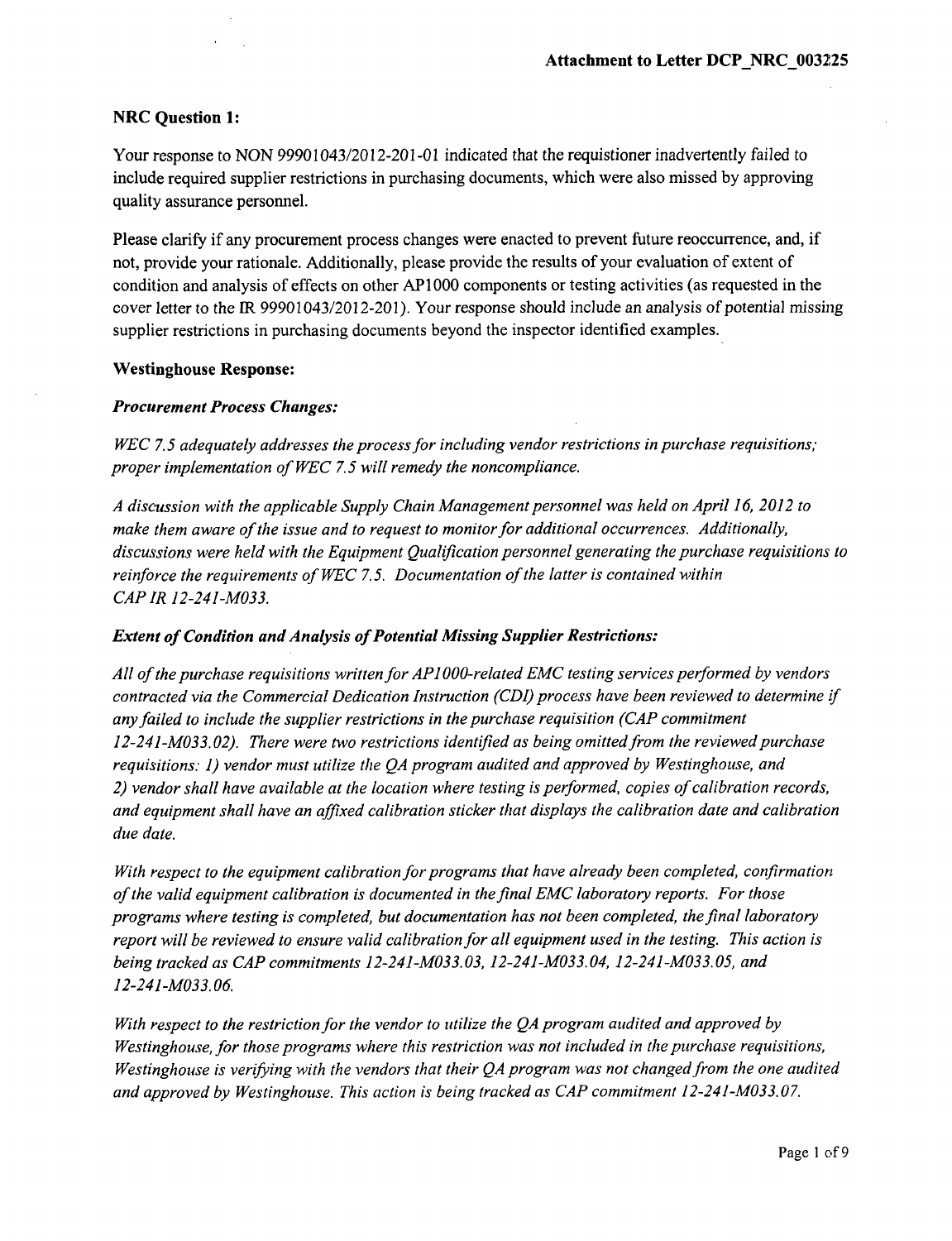# NRC Question 2:

Your response to NON 99901043/2012-201-02 addressed the NON as follows: "Three restrictions from Commercial Grade Survey Report WES-2011-121 were entered into the Westinghouse Qualified Suppliers List (QSL) following the completion of the survey. A human error was made that caused one of the three restrictions to be replaced with a new restriction, rather than adding the new restriction. Corrective actions to avoid noncompliance included correcting the QSL to include all restrictions applicable to the supplier and making personnel aware of the potential for such human errors." This response is unacceptable because your response did not address the failures mentioned in NON 99901043/2012-201-02. Please provide the details of how all the failures outlined in NON 99901043/2012-201-02 were addressed and what corrective actions are anticipated or were completed to prevent reoccurrence in each case. Additionally, please clarify the information provided in your response by providing the results of your evaluation of extent of condition and your analysis of effects on other AP 1000 components or testing activities.

### Westinghouse Response:

## *Details of Failures:*

*A technical specialist did not participate in the commercial grade survey. Washington Laboratories, Ltd. maintains A CLASS accreditation. The accreditation certifies that WLL has been assessed and meets the requirements of ISO/IEC 17025:2005. The accreditation also confirms that WLL is accredited for the performance of the specific scope of work (dated standards) included in the Westinghouse test programs. Verification of the appropriate accreditation in conjunction with direct oversight of each test program by a Westinghouse technical specialist was considered equivalent to evaluation during the commercial grade survey.*

*The following provides the reason for each specific deficiency identified during the inspection.*

*Compliance with required standards: Testing at a third party laboratory is defined by the Purchase Order; the Westinghouse-generated test procedure, and the applicable standards, as defined in the Westinghouse-generated test procedure. Third party vendors perform testing as specified in the Westinghouse-generated test procedure, including any referenced standards and/or exceptions to such standards. Westinghouse does not impose a requirement of redundant individual test procedures on third party vendors since a Westinghouse technical specialist oversees all test programs and has the applicable standards available for reference during the test program. As part of the oversight of EMC testing, the Westinghouse test engineer performs a review during the testing to verify that the testing is consistent with the prescribed test procedure and invoked standards.*

*Failure to Adequately Document all Required Data. Required design data such as the* environmental conditions, rate of sweep of frequency, dwell time, and frequency steps were *inadvertently omitted from the laboratory reports and the Westinghouse test logs. The Westinghouse test engineer also failed to identify the omissions during review of the laboratory report.*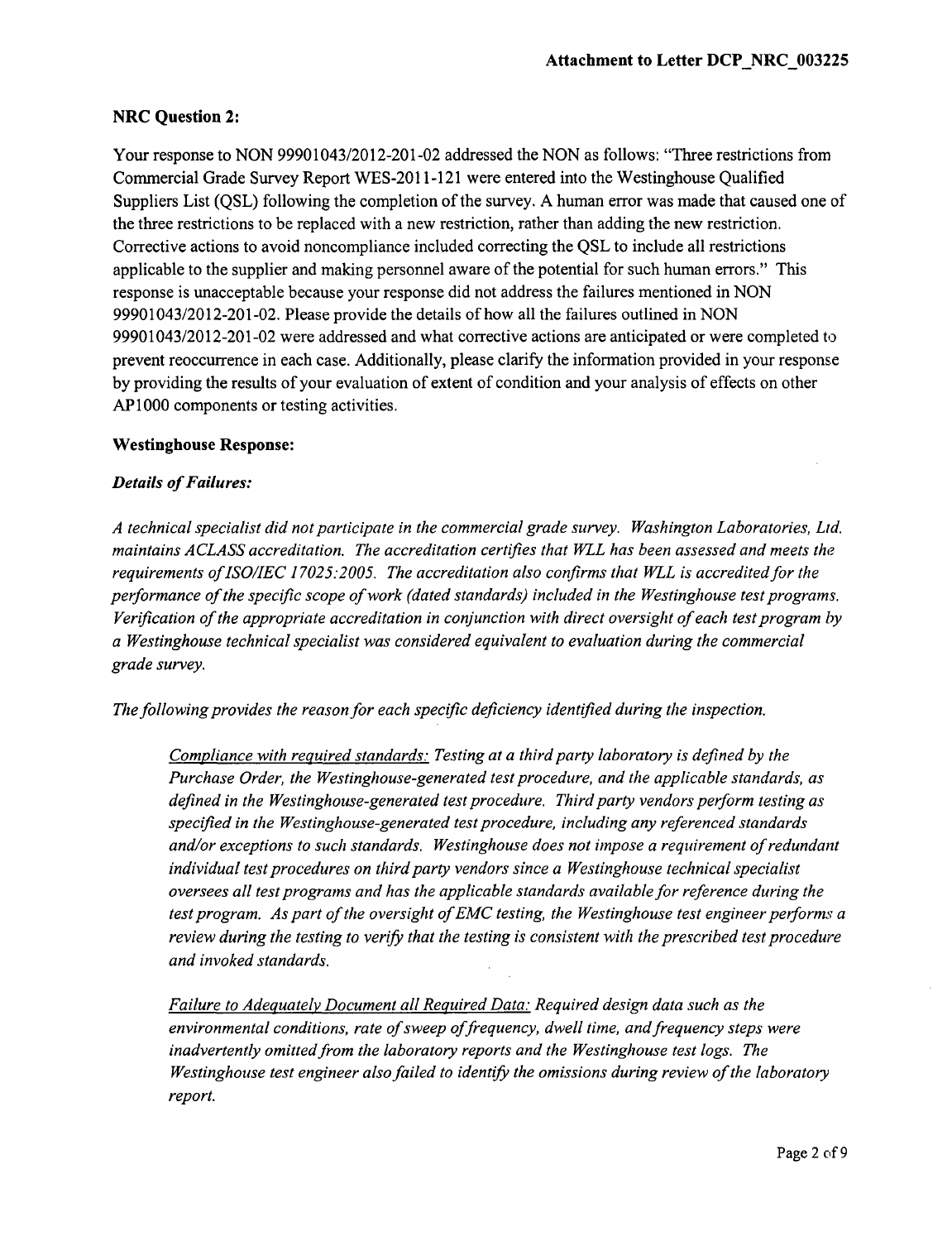*Failure to Document Evaluation of Certification.- Because the WLL EMC test lab reports include the lab's accreditation certificate number, which documents the lab's accreditation and the accredited scope of work, the certificate was not requested from the laboratory at the time of testing. The current Westinghouse template used for the generation offinal EMC qualification reports includes a reference to the lab EMC report and the documentation of the lab's accreditation for the test program in the final Westinghouse EMC qualification report.*

*Inadequate Personnel Training.: The WLL training matrix, verifying that the WLL test engineer was qualified to perform the scope of testing, was not reviewed by the Westinghouse test engineer prior to testing because the Westinghouse test engineer expected that this requirement was being fulfilled as part of the quality assurance program.*

### *Extent of Condition:*

*With respect to EMC Test Report WLL 12274-01, Westinghouse CAP 12-104-M022 has been opened to track the revision of WLL report 12274-01 to include the missing information. A review of a sampling of other laboratory reports and Westinghouse test reports was performed and additional documentation omissions with respect to JEC 61000-4-3 testing were identified (CAP commitment 12-241-M034.02). A review of the IEC and MIL standards is planned to identify the documentation requirements for each standard (CAP commitment 12-241 M034. 03). Once the documentation requirements have been established under CAP commitment 12-241 M034.03, a review of the laboratory reports will be performed to determine if the reports contain all of the required information. This action is being tracked as CAP commitment 12-241-M034. 04.*

*In order to address this nonconformance in programs currently in progress, discussions were held with all EMC technical specialists to reinforce the need for documentation consistent with the requirements provided in the standards. Documentation of this communication is contained within CAP IR 12-241-M034.*

*In order to avoid similar nonconformance issues, a review of each standard to identify all appropriate* documentation requirements is planned, with the goal of producing checklists that can be used by the *Westinghouse technical specialists to confirm the test parameters during the tests. This action is being tracked under CAP commitment 12-241-M034.03.*

*With respect to the laboratory certification, all of the APl O00-related EMC reports generated by Washington Laboratories were reviewed to confirm that the laboratory certifcation was included in the report. All reports identified the laboratory accreditation.*

*With respect to the vendor training records, all of the API 000-related EMC reports generated by Washington Laboratories were reviewed to confirm that a management signature was included, confirming that the testing was performed by qualified personnel. All reports were confirmed to contain the appropriate management signature, indicating that all testing was performed by qualified personnel.*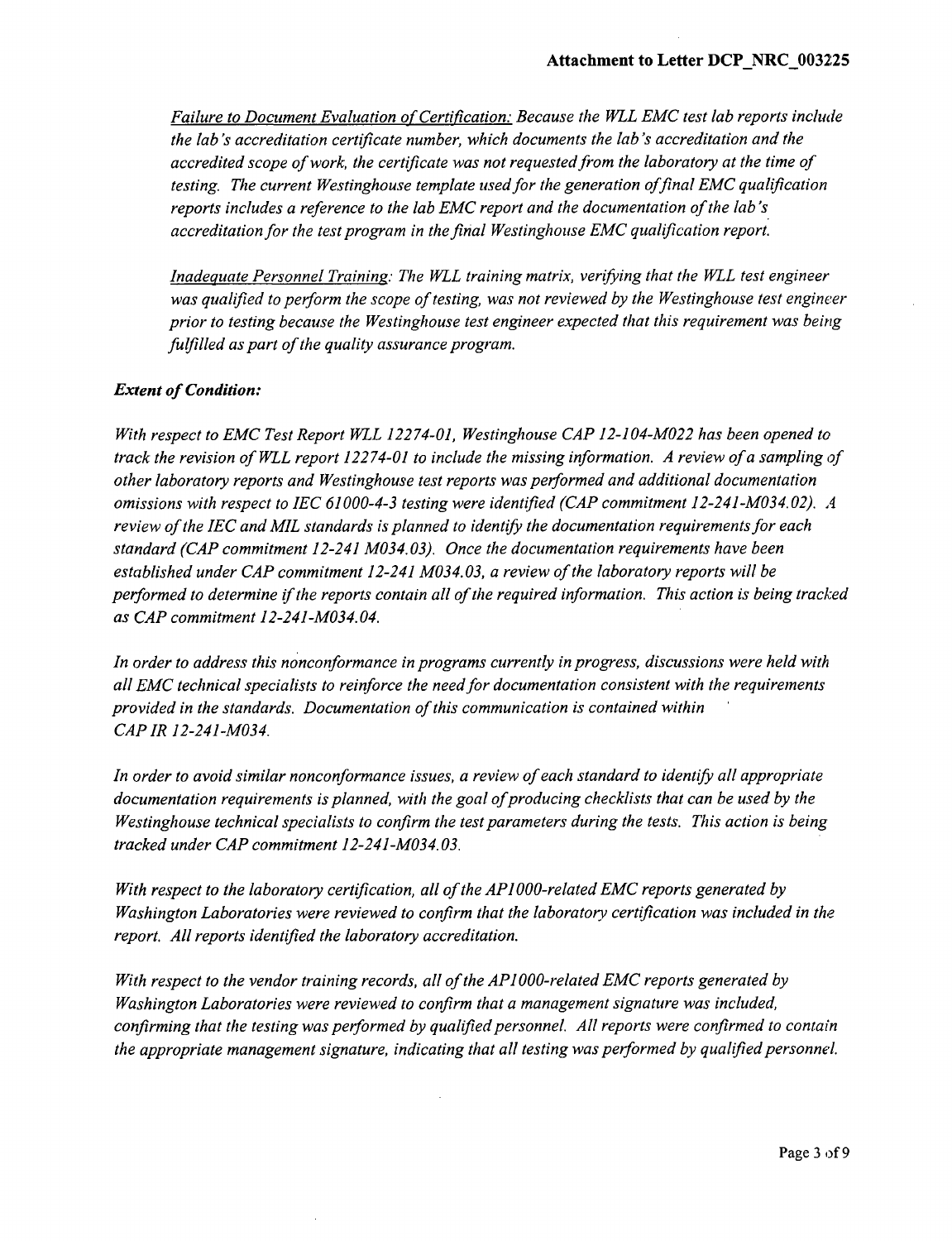# 'Attachment to Letter DCP\_NRC\_003225

*In addition, with respect to review of the laboratory certification and vendor training records, the EQ purchase requisition template has been updated to request these items as part of the purchase requisitions.*

 $\hat{\mathcal{A}}$ 

 $\mathcal{L}$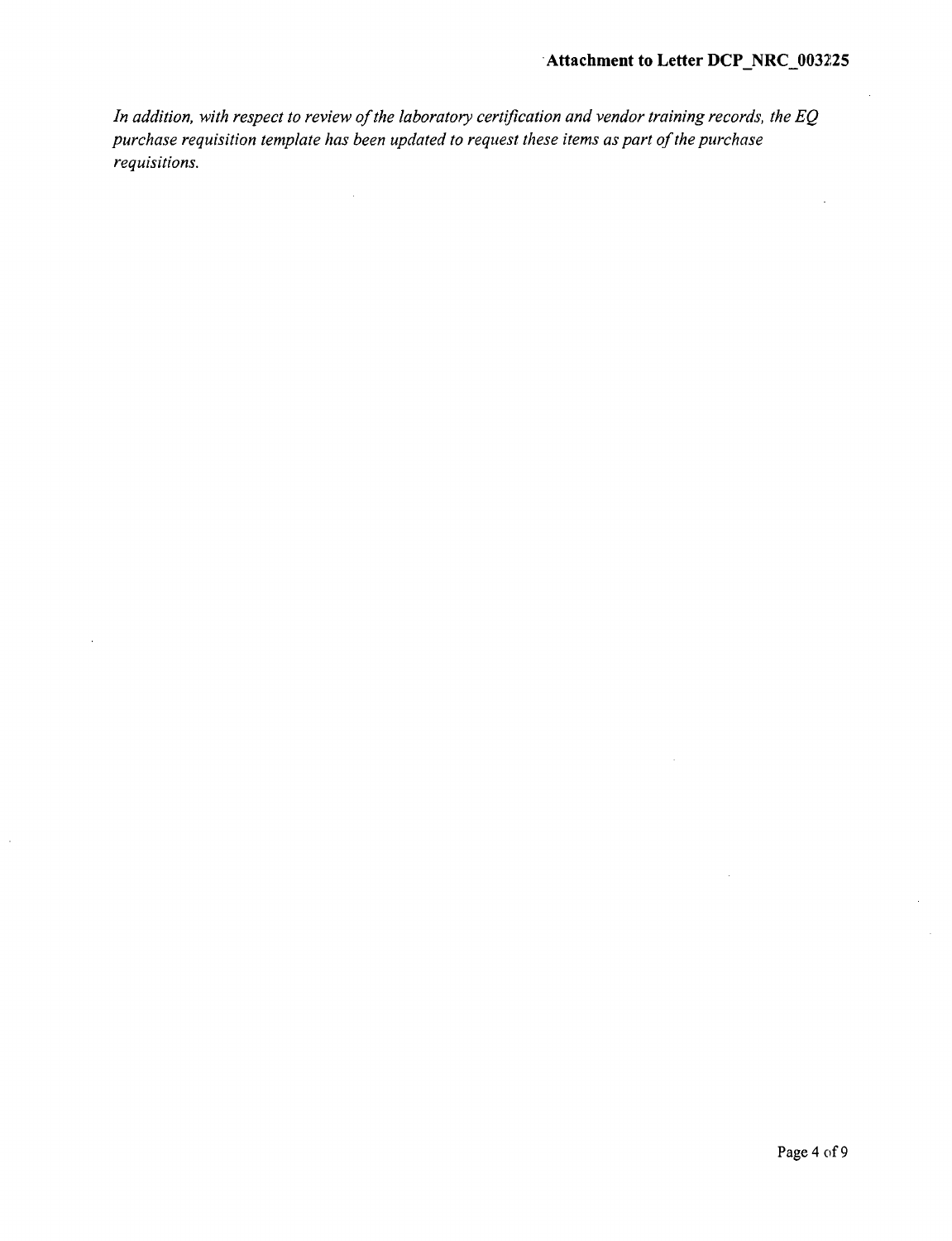# NRC Question **3** - Parts **1** and 2:

Please clarify information provided in your response to NON 99901043/2012-201-03 as follows: "Better acceptance criteria should have been defined by performing better procedure Dry-running. Seeing that the steady state voltages across the DC loads, with the circuit breakers open, are very small  $( $0.2$  VDC)$ , + or  $-1$  VDC could have been arbitrarily chosen as acceptance criteria, since it is known that this voltage would not be sufficient to energize any DAS DC loads." A better defined acceptance criteria would still not address the original issue as described in NON 99901043/2012-201-03. A test anomaly outside the proposed acceptance range was noted due to the test configuration. Please outline how you evaluated the steps and changes made by the design engineer to the original test configuration so that the noted test anomaly fell within the proposed acceptance criteria range. Your response should also provide how the change in test configuration does not invalidate the original design requirements.

## Westinghouse Response:

## Details of the Failure:

*It should be noted that the identified test anomaly was observed in a draft test log that had not been officially released at the time of the inspection and, therefore, had not been through the official review process yet. As part of the review and archival process, all datasheets and test logs are reviewed and verified to ensure the test met the requirements and is accurately documented. The official released test results for the Cabinet Hardware Test (CHT) in question are documented in WNA-TD-00833-WAPP, "Diverse Actuation System Equipment Qualification Unit Cabinet Hardware Test Data Record, Revision 0, Dated July 16, 2012.*

*No modifications to the test configuration or the test procedure were made during this test anomaly. A summary of the sequence of events concerning the test anomaly are provided below for better understanding.*

- 1. *The first step in taking the measurement was to place the measurement leads on the equipment per the procedure.*
- *2. The breaker was placed in the open position.*
- *3. A measurement was recorded almost immediately after the breaker was opened. The resulting measurement was -21 V*
- *4. After afew seconds, the measured value settled on -0.2 V Note that the acceptance criterion fir this step is 0 V.*

*Based on these results, it was determined that the -21 V measurements were prematurely recorded before the circuit discharged. Following the test, a line was drawn through the -21 V value with a note reading "See anomaly in test log. Initially -21 VDC, then discharged to -0.2 VDC. "was made on the datasheeit with the appropriate initial and date. In addition, the discrepancy between the -0.2 V that was measured and the 0 V that was required per the acceptance criterion were addressed in the finalized test log with the explanation below.*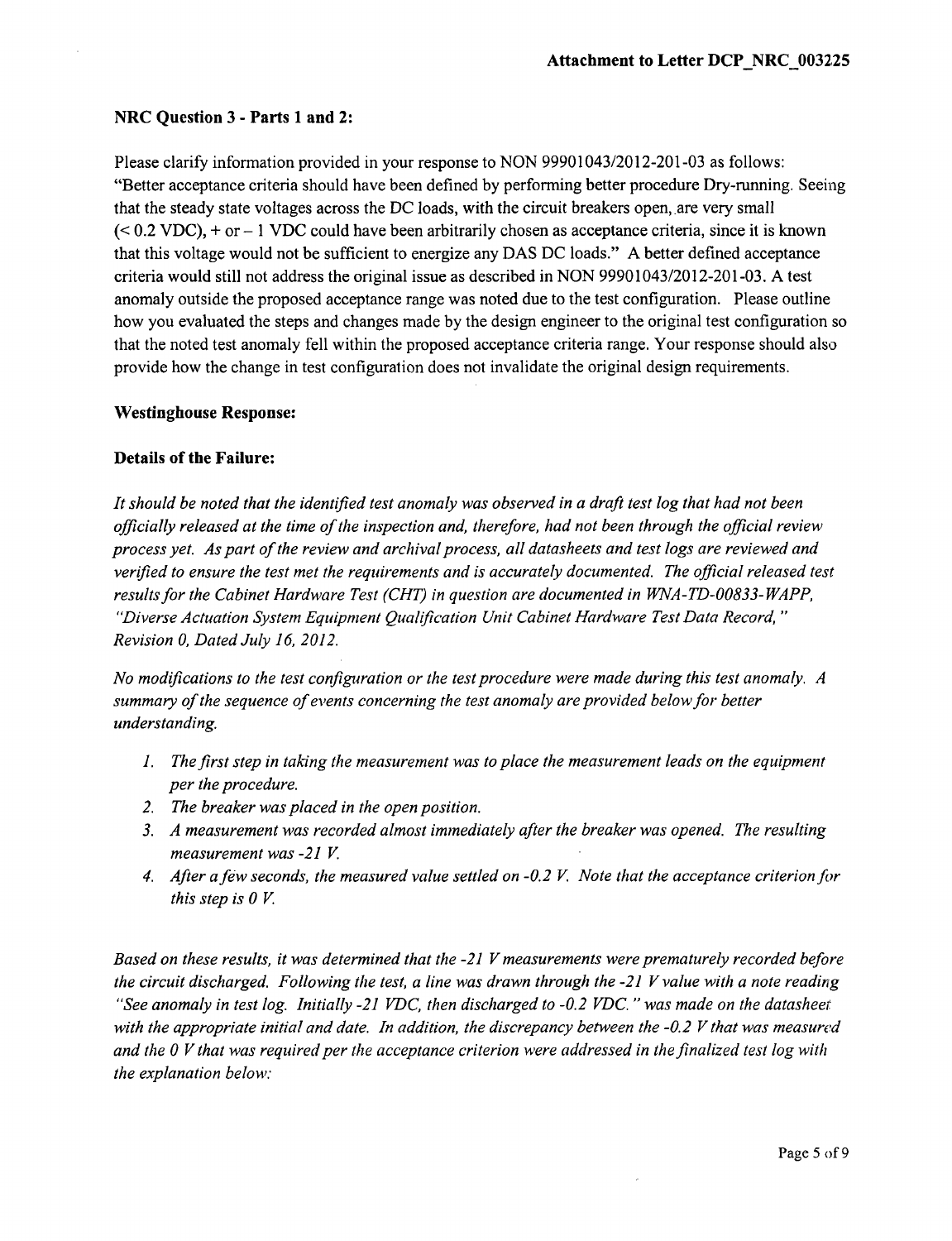*"In electrical circuits, parasitic capacitance or stray capacitance is an unavoidable and usually unwanted capacitance that exists between the parts of an electronic component or circuit simply because of their proximity to each other. All actual circuit elements such as wires, inductors, diodes, and transistors have internal capacitance, which can cause their behavior to depart from that of ideal circuit elements.*

*Parasitic capacitance is causing non-zero voltage readings across these DC loads with the circuit breakers open for steps 9.2.19.1, 9.2.20.1, 9.2.21.1, 9.2.22.1, and 9.2.23.1.*

*The following steady-state values were recorded which did not match the 0 VDC acceptance criteria:*

| <i>120VAC</i><br>Configuration<br>Step Number<br><b>VDC</b> | <i>230VAC</i><br>Configuration<br>VDC |
|-------------------------------------------------------------|---------------------------------------|
| $-0.15$                                                     | -0.16                                 |
| 0.04                                                        | 0.05                                  |
| 0.12                                                        | 0.12                                  |
| 0.00                                                        | $-0.02$                               |
| $-0.2$                                                      | 0.2                                   |
|                                                             |                                       |

*An analytically determined expected 0 voltage range cannot be easily determined, due to the complexity of determining parasitic capacitance levels. However, the procedure does verify that loads turn off and on as expected by changing the applicable breaker position. Therefore, the breaker function is verified successfully.*

*Better acceptance criteria should have been defined by performing better procedure dry-running. Seeing that the steady-state voltages across the DC loads, with the circuit breakers open, are very small (< 0.2 VDC),* + *or* - *1 VDC could have been arbitrarily chosen as acceptance criteria, since it is known that this voltage would not be sufficient to energize any DAS DC loads. "*

*Based on the above engineering evaluation, it was determined that the initial test anomaly (-21 V) was a result of a measurement error due to not allowing the circuit to discharge before recording the reading. In addition, the gap between the steady state measured value (-0.2 V) and the acceptance criterion (0 V) was determined to result from parasitic capacitance in the circuit. Since the functionality under test was verified using a separate method during testing, the functionality of the equipment was verified, and therefore, there is no impact on the CHT or qualification.*

# NRC Question **3** - Parts **3,** 4 and 5:

Please provide the evaluation of extent of condition for the deficiency described in NON 99901043/2012-201-03. Your response should include an evaluation of other design engineering test logs that were used in other qualification packages to ensure that original design test requirements and acceptance criteria have been met. Your response should provide sufficient detail to allow inspectors to conclude that test anomalies in test logs have been adequately documented and evaluated. Your response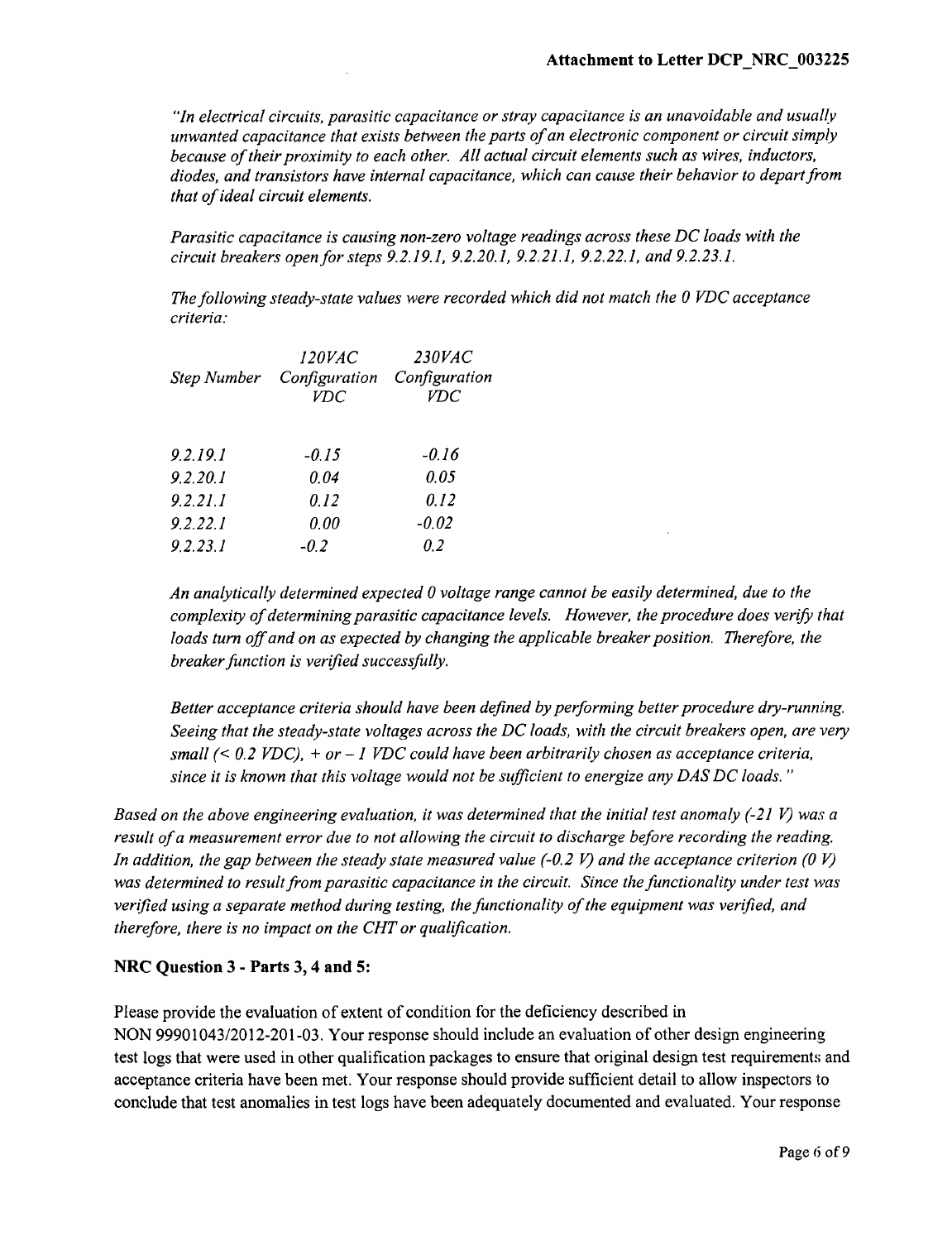should also outline the process used when design engineers work with test engineers, as it appeared that the test engineers were not cognizant of the inspector identified test anomaly.

#### Westinghouse Response:

*An Extent of Condition will be performed where the scope of the review will focus on any APIO0O project cabinet hardware tests performed on EQ equipment before and/or after EQ testing by the design team. The scope of the review will be to identify if there are any discrepancies between the test log (if it exists) and the datasheets/report, specifically to ensure the acceptance criteria was met and any modifications were evaluated for their impact on the design/setup. This Extent of Condition evaluation will be performed as part of CAP commitment 12-241-MO35.02.*

### NRC Question **3 -** Part **6:**

Your response should also outline the process used when design engineers work with test engineers, as it appeared that the test engineers were not cognizant of the inspector identified test anomaly.

### Westinghouse Response:

### Stage Gate Process:

*Qualification engineer's interface with design engineers using the stage gate process identified in NA 11.5, EQ TESTING STAGE GATE REVIEW PROCESS, Revision 0, dated August 31, 2012 and the EQ type test checklist identified in NA 4.38, I&C Equipment Design/Equipment Qualification Process, Revision 0, dated November 15, 2011. DAS EQ testing commenced before the results of the CHT were formalized with the assumption that the CHT results were acceptable. If a gap was identified when the CHT results were finalized, a CAP IR would have been issued and the CAP IR would have been dispositioned to determine the impact on the qualification testing.*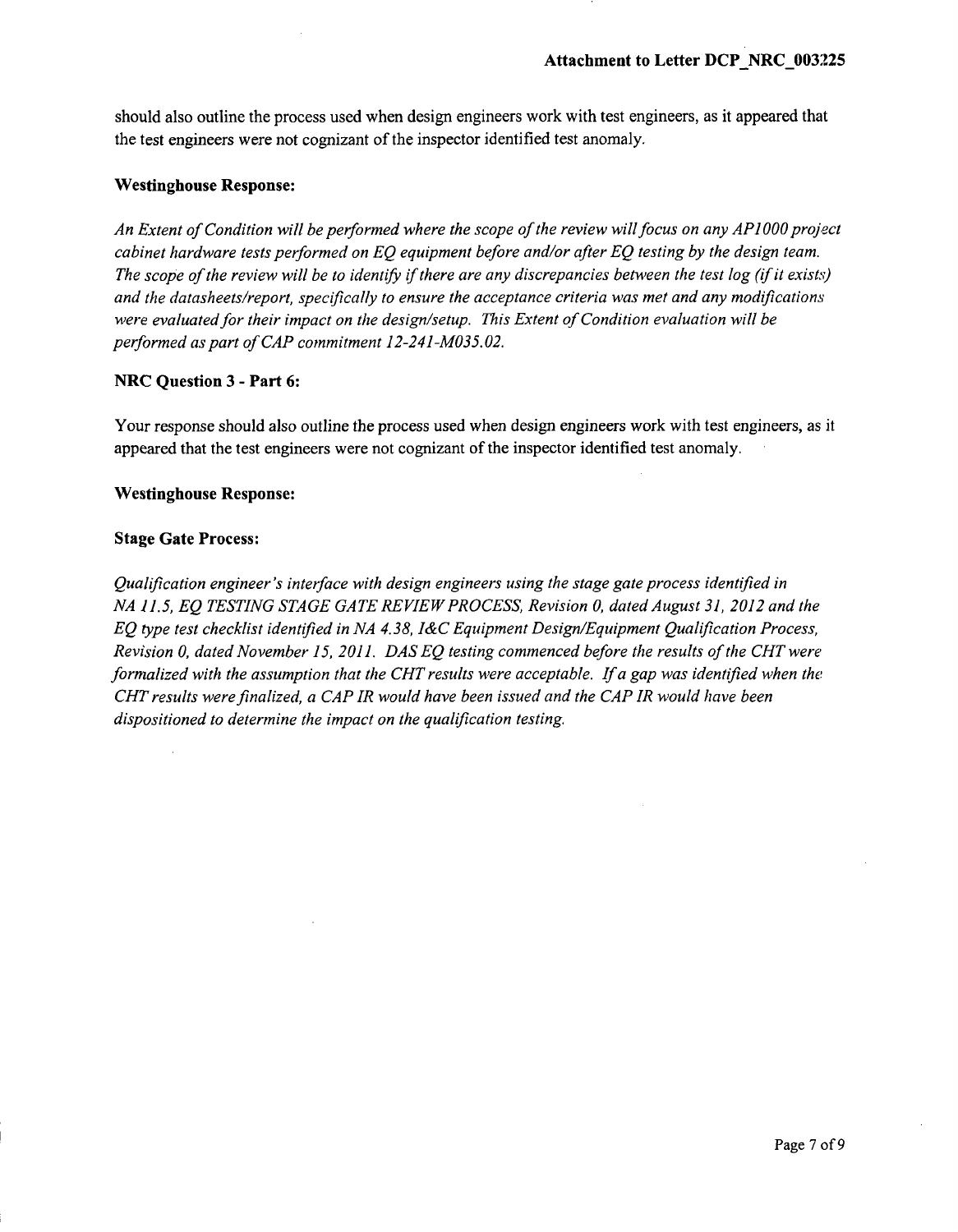# NRC Question 4:

Your response to NON 99901043/2012-201-04 indicated that you are tracking implementation of two corrective actions (relating to analysis of sensitive "frequencies" and "operating and climate conditions") that will assure inspector identified failures to conform to Regulatory Guide 1.180 are "documented in i:he EMC [Electromagnetic Compatibility] qualification report." Please provide the Corrective Action Program tracking numbers. Additionally, please provide the results of your evaluation of extent of condition and analysis of effects on other AP **1000** EMC activities. Your response should include an analysis of other potential failures to conform to the provisions of RG 1.180 beyond the inspector identified examples. Please clarify if any Westinghouse or WLL process changes were enacted to prevent future reoccurrence, and, if not, provide your rationale.

### Westinghouse Response:

## *Corrective Action Program Tracking Numbers:*

*Westinghouse CAP commitment 12-104-M026. 01 has been opened to track the inclusion of the relevant sensitive frequency information and the applicable temperature and humidity information in the final DAS reports.*

## *Extent of Condition and Other Potential Failures:*

*With respect to the missing information in the EMC test documentation, Westinghouse CAP commitment 12-241-M034. 03 has been opened to track the planned review of the JEC and MIL standards that is being performed to identify the data documentation requirements. Additionally, CAP commitment 12-241-M034. 04 has been opened to track the subsequent review of the laboratory reports and/or Westinghouse test reports to identify any data omissions, based on the requirements identified from CAP commitment 12-241-M034.03, that require revision to the reports.*

### *Process Changes:*

*Discussions were held with all EMC technical specialists providing direction that all programs in progress and allfuture test procedures should explicitly address the requirements elucidated in each standard, including sensitive frequencies and the expected plant operating conditions for the EUT. Documentation of this communication is contained within CAP IR 12-241-M032.*

*A review of each standard to identify all appropriate documentation requirements is planned (CAP commitment 12-241-M034.03), with the end product being checklists to be used by the Westinghouse technical specialists to confirm the test parameters during the tests. Additional training for all Westinghouse Equipment Qualification EMC technical specialists is planned once the review is complete and all documentation requirements have been adequately identified. Westinghouse CAP commitment 12-241-032.03 has been opened to track completion of this training.*

*In advance of the completion of the checklists for all of the standards, an EMC testing checklist for IEC 61000-4-3 was supplied to all Westinghouse Equipment Qualification EMC technical specialists*